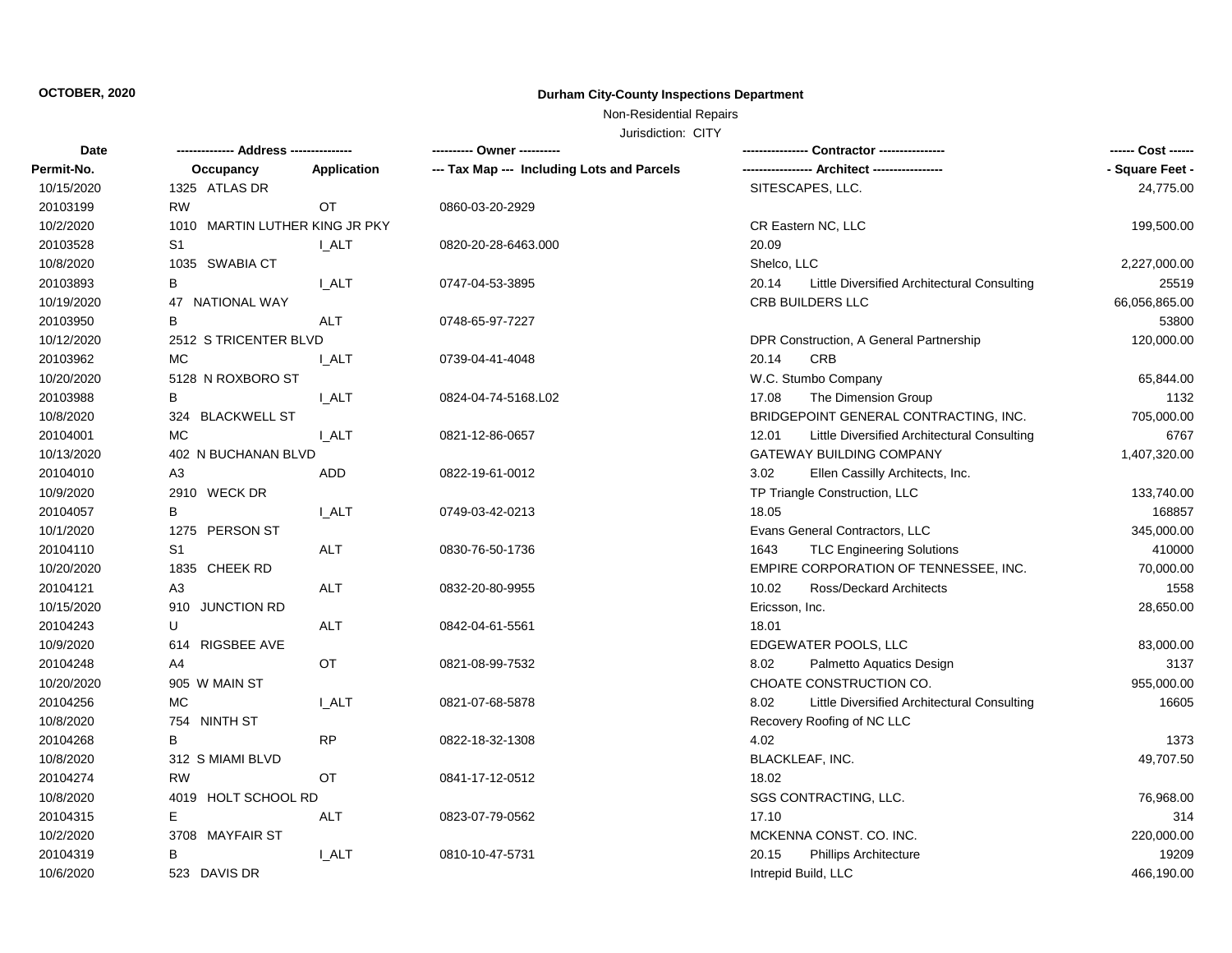# **OCTOBER, 2020 Durham City-County Inspections Department**

Non-Residential Repairs

Jurisdiction: CITY

| Date       |                             |              | ---------- Owner ----------                |                                                      |                 |
|------------|-----------------------------|--------------|--------------------------------------------|------------------------------------------------------|-----------------|
| Permit-No. | Occupancy                   | Application  | --- Tax Map --- Including Lots and Parcels | --- Architect -----------------                      | - Square Feet - |
| 20104334   | B                           | I ALT        | 0747-03-13-0124                            | 20.14<br>Little Diversified Architectural Consulting | 4660            |
| 10/8/2020  | 910 W MAIN ST               |              |                                            | CHOATE CONSTRUCTION CO.                              | 51,030.00       |
| 20104360   | МC                          | <b>I_ALT</b> | 0821-07-69-7138                            | Little Diversified Architectural Consulting<br>8.02  | 1983            |
| 10/6/2020  | 3871 S ALSTON AVE           |              |                                            | W.L. BISHOP CONSTRUCTION CO                          | 4,203,909.00    |
| 20104362   | F <sub>1</sub>              | COO          | 0739-03-30-3775                            | 20.14<br><b>Linton Architects</b>                    | 107094          |
| 10/15/2020 | 3803 DOVER RD               |              |                                            | Hope Valley Country Club                             | 365,081.96      |
| 20104424   | A <sub>2</sub>              | <b>ALT</b>   | 0719-67-39-3676                            | New City Design<br>20.08                             | 6000            |
| 10/16/2020 | 112 S DUKE ST               |              |                                            | BRIDGEPOINT GENERAL CONTRACTING, INC.                | 612,793.00      |
| 20104443   | В                           | <b>LALT</b>  | 0821-07-68-9553                            | 8.02<br><b>Alliance Architecture</b>                 | 7585            |
| 10/14/2020 | 4309 EMPEROR BLVD           |              |                                            | UTT CONSTRUCTION COMPANY                             | 69,500.00       |
| 20104499   | В                           | I_ALT        | 0747-04-63-7634                            | 20.14<br><b>MHA Works</b>                            | 14608           |
| 10/28/2020 | 632 N HOOVER RD             |              |                                            | BLACKLEAF, INC.                                      | 62,097.60       |
| 20104517   | <b>RW</b>                   | OT           | 0841-05-19-6705                            | 18.02                                                |                 |
| 10/28/2020 | 632 N HOOVER RD             |              |                                            | BLACKLEAF, INC.                                      | 13,178.40       |
| 20104519   | <b>RW</b>                   | OT           | 0841-05-19-6705                            | 18.02                                                |                 |
| 10/28/2020 | 632 N HOOVER RD             |              |                                            | BLACKLEAF, INC.                                      | 27,975.20       |
| 20104520   | <b>RW</b>                   | <b>OT</b>    | 0841-05-19-6705                            | 18.02                                                |                 |
| 10/19/2020 | 5207 REVERE RD              |              |                                            | MLB Construction Services, LLC                       |                 |
| 20104541   | В                           | <b>DEM</b>   | 0727-02-79-9339                            | 20.13                                                |                 |
| 10/20/2020 | 600 ELLIS RD                |              |                                            | Environmental Air Systems, LLC (High Point)          | 496,425.00      |
| 20104542   | N <sub>R</sub>              | <b>ALT</b>   | 0830-08-98-0646                            | <b>RMF Engineering</b><br>10.01                      |                 |
| 10/19/2020 | 4020 STIRRUP CREEK DR       |              |                                            | Shelco, LLC                                          |                 |
| 20104553   | В                           | <b>ALT</b>   | 0748-02-58-7502                            | 20.14<br>Hanbury Evans Wright Vlattas and            | 18593           |
| 10/19/2020 | 4022 STIRRUP CREEK DR       |              |                                            | Shelco, LLC                                          |                 |
| 20104554   | В                           | ALT          | 0748-02-68-3445                            | 20.14<br>Hanbury Evans Wright Vlattas and            | 15802           |
| 10/19/2020 | 4100 N ROXBORO ST           |              |                                            | RIGGS-HARROD BUILDERS                                | 430,648.00      |
| 20104571   | <b>NR</b>                   | I ALT        | 0823-12-96-4273                            | 17.09                                                |                 |
| 10/29/2020 | 3921 S MIAMI BLVD           |              |                                            | BLACKLEAF, INC.                                      | 11,701.50       |
| 20104592   | RW                          | OT           | 0748-45-23-8701                            | 20.14                                                |                 |
| 10/29/2020 | 3921 S MIAMI BLVD           |              |                                            | <b>BLACKLEAF, INC.</b>                               | 54,095.90       |
| 20104593   | <b>RW</b>                   | <b>OT</b>    | 0748-45-23-8701                            | 20.14                                                |                 |
| 10/29/2020 | 3921 S MIAMI BLVD           |              |                                            | BLACKLEAF, INC.                                      | 18,359.35       |
| 20104595   | <b>RW</b>                   | OT           | 0748-45-23-8701                            | 20.14                                                |                 |
| 10/27/2020 | 1116 BROAD ST               |              |                                            | Culver Building Co., Inc.                            | 355,815.00      |
| 20104675   | A2                          | <b>ALT</b>   | 0822-14-44-0904                            | 4.01<br>Andron Architects & Associates               | 3024            |
| 10/27/2020 | <b>EMPEROR BLVD</b><br>4721 |              |                                            | Brookwood Construction, LLC                          | 285,387.00      |
| 20104677   | В                           | I ALT        | 0747-04-74-3124                            | 20.14<br>M <sub>2</sub> Architecture                 | 7048            |